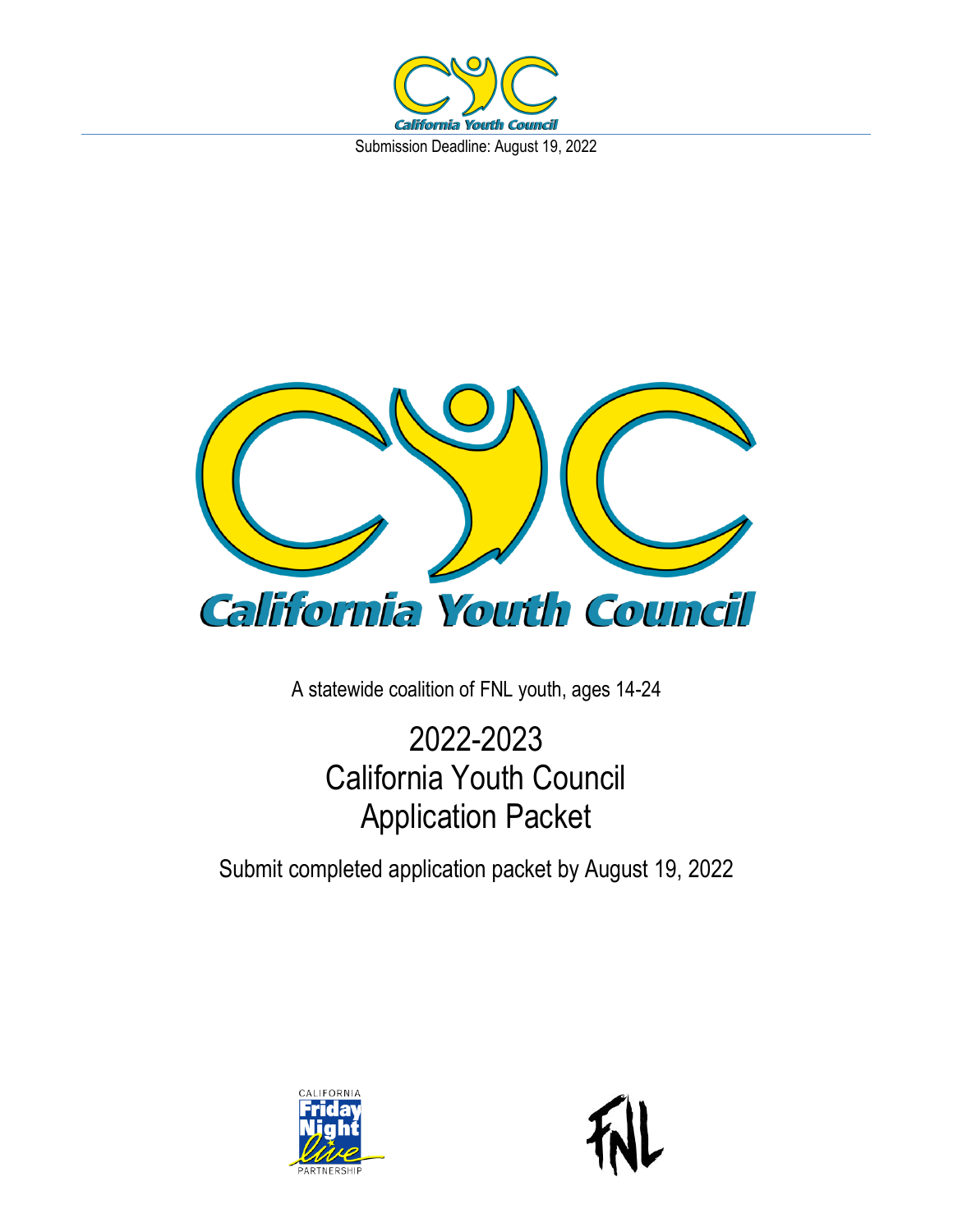



机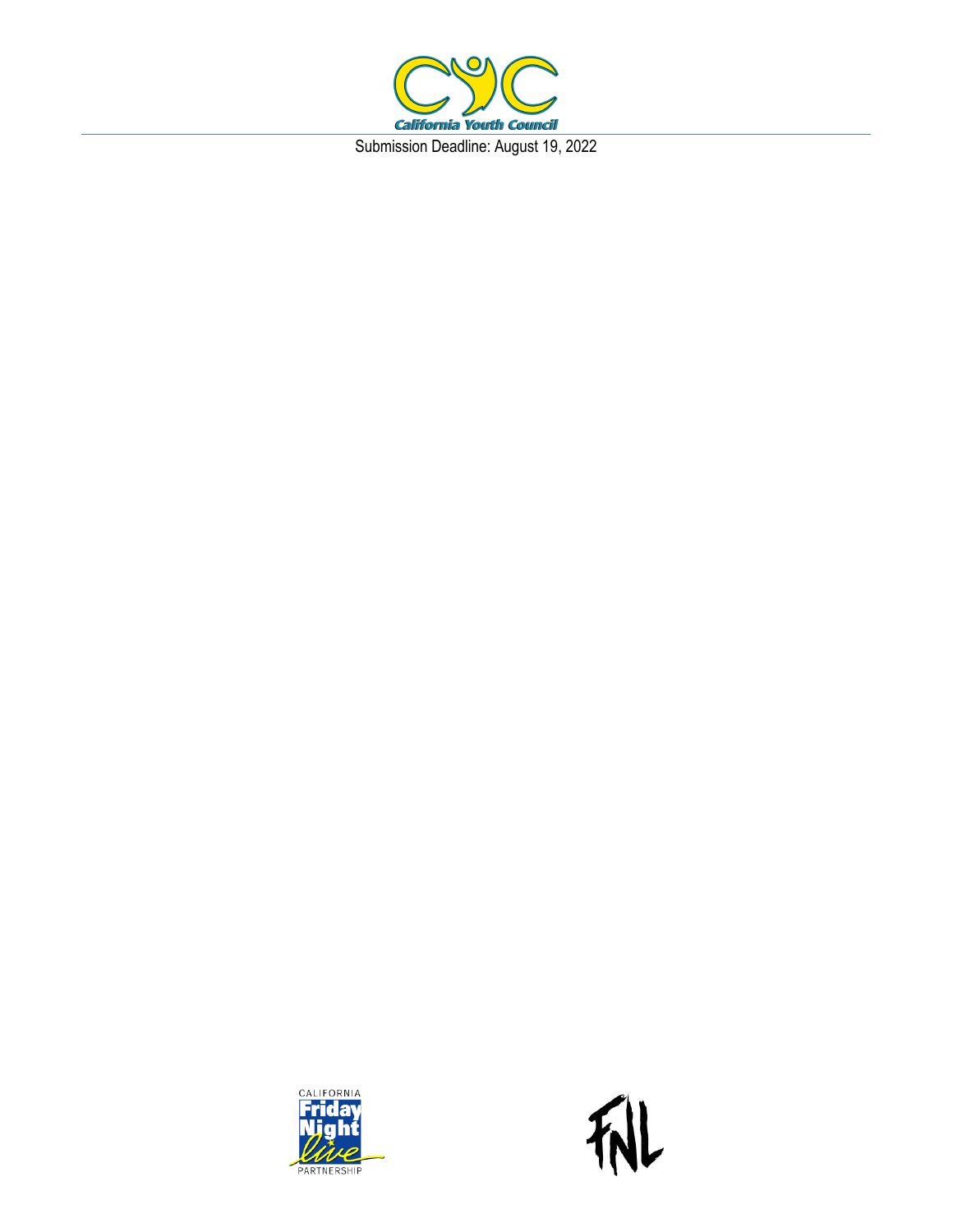

Please read this page in its entirety before continuing.

### Application Check List:

- $\Box$  Part 1: Application
- □ Part 2: Nomination Form
- □ Part 3: Cover Letter & Résumé
- $\Box$  Part 4: Letter of Understanding
- □ Part 5: Parent Consent
- $\Box$  Part 6: Guidelines & Expectations

### Mark Your Calendars:

- $\rightarrow$  Completed application packets must be received by the California Friday Night Live Partnership (CFNLP) no later than August 19, 2022.
- $\rightarrow$  CYC calls/meetings will occur bi-weekly for the majority of the year. CYC members and adult allies will determine the recurring call/meeting day and time together.

#### Other Items to Note:

- $\rightarrow$  Commitment & full participation is a requirement and expectation for all members throughout the entire CYC year. Members should not miss more than four CYC calls/meetings throughout the year.
- $\rightarrow$  Applicants are expected to be actively involved and connected with their local youth program, i.e., FNL clubs, city/county youth commission, youth council/coalition.
- $\rightarrow$  Applicants are expected to have had a high level of experience with the Friday Night Live Standards of Practice to be considered.

### Submitting Your Application Packet:

- $\rightarrow$  Completed application packets should be submitted to the CFNLP no later than August 19, 2022.
- $\rightarrow$  Receipt of delivery is the responsibility of the applicant.
- $\rightarrow$  Applications may be submitted via email, fax, or postal mail:
	- o Email to: Azulie. Wilson@tcoe.org
	- o Fax to: (559) 737-4231
	- o Send mail to: California Friday Night Live Partnership

 Attn: Azulie Wilson 6200 South Mooney Blvd. P.O. Box 5091

Visalia, CA 93278-5091 **HAVE A QUESTION? CONTACT:** California Friday Night Live Partnership

(559) 733-6496

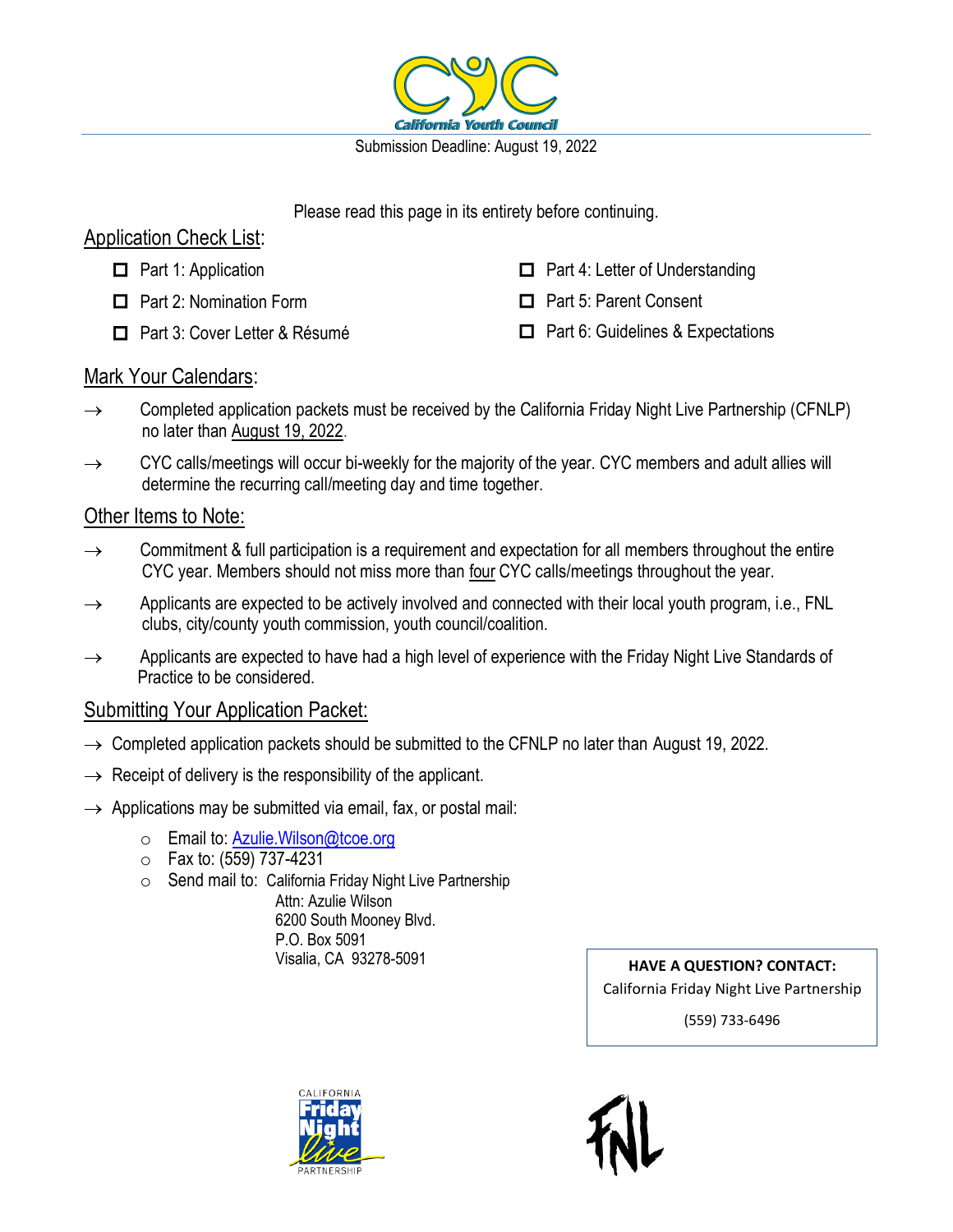

## Part 1: Application Please PRINT legibly. APPLICANT Full Name: \_\_\_\_\_\_\_\_\_\_\_\_\_\_\_\_\_\_\_\_\_\_\_\_\_\_\_\_\_\_\_\_\_\_\_\_\_\_\_\_\_\_\_\_\_\_\_\_\_\_\_\_\_\_\_\_\_\_\_\_\_\_\_\_\_\_\_\_\_\_\_\_\_\_\_\_\_\_\_\_\_ Preferred Name (Nickname): \_\_\_\_\_\_\_\_\_\_\_\_\_\_\_\_\_\_\_\_\_\_\_\_\_\_\_\_\_\_ Preferred Pronouns\_\_\_\_\_\_\_\_\_\_\_\_\_\_\_\_\_\_\_\_ Date of Birth (MM/DD/YYYY): \_\_\_\_\_\_\_\_\_\_\_\_\_\_\_\_\_ Gender: \_\_\_\_\_\_\_\_\_\_\_\_\_\_\_\_ Ethnicity: \_\_\_\_\_\_\_\_\_\_\_\_\_\_\_\_\_ E-mail Address: example and the set of the Home Phone:  $\blacksquare$ Cell Phone: \_\_\_\_\_\_\_\_\_\_\_\_\_\_\_\_\_\_\_\_\_\_\_ Texting: Yes No Mailing Address: \_\_\_\_\_\_\_\_\_\_\_\_\_\_\_\_\_\_\_\_\_\_\_\_\_\_\_\_\_\_\_ City: \_\_\_\_\_\_\_\_\_\_\_\_\_\_\_\_\_\_\_\_ Zip Code: \_\_\_\_\_\_\_\_\_\_\_ Representing County: \_\_\_\_\_\_\_\_\_\_\_\_\_\_\_\_\_\_\_\_\_\_\_\_\_\_\_\_\_\_\_\_ Grade as of Fall 2022: \_\_\_\_\_\_\_\_\_\_\_\_\_\_\_\_\_\_\_\_\_ APPLICANT'S PARENTS/GUARDIANS Full Name(s):  $\blacksquare$ Home Phone: example and the Cell Phone(s):  $\text{Cell}$  Phone(s): Primary Language(s) Spoken at Home:  $\blacksquare$ **SCHOOL** Name: \_\_\_\_\_\_\_\_\_\_\_\_\_\_\_\_\_\_\_\_\_\_\_\_\_\_\_\_\_\_\_\_\_\_\_\_\_\_\_\_\_\_\_\_\_\_\_\_ Phone: \_\_\_\_\_\_\_\_\_\_\_\_\_\_\_\_\_\_\_\_\_\_\_\_\_\_\_\_\_ Address: \_\_\_\_\_\_\_\_\_\_\_\_\_\_\_\_\_\_\_\_\_\_\_\_\_\_\_\_\_\_\_\_\_ City: \_\_\_\_\_\_\_\_\_\_\_\_\_\_\_\_\_\_\_\_\_\_ Zip Code: \_\_\_\_\_\_\_\_\_\_\_\_ FRIDAY NIGHT LIVE Are you an active member of Friday Night Live in your community?  $\Box$  No  $\Box$  Yes If yes, in what capacity (check all that apply)?  $\Box$  FNL School Chapter  $\Box$  FNL Mentoring  $\Box$  Youth Council/Coalition  $\Box$  County Level Other: \_\_\_\_\_\_\_\_\_\_\_\_\_\_\_\_\_\_\_\_\_\_\_\_\_\_\_\_\_\_\_\_\_\_\_\_\_\_\_\_\_\_\_ Name of FNL Chapter or Youth Council/Coalition:  $\blacksquare$ Total number of years as an FNL member: FNL County Coordinator's Name:  $\Box$



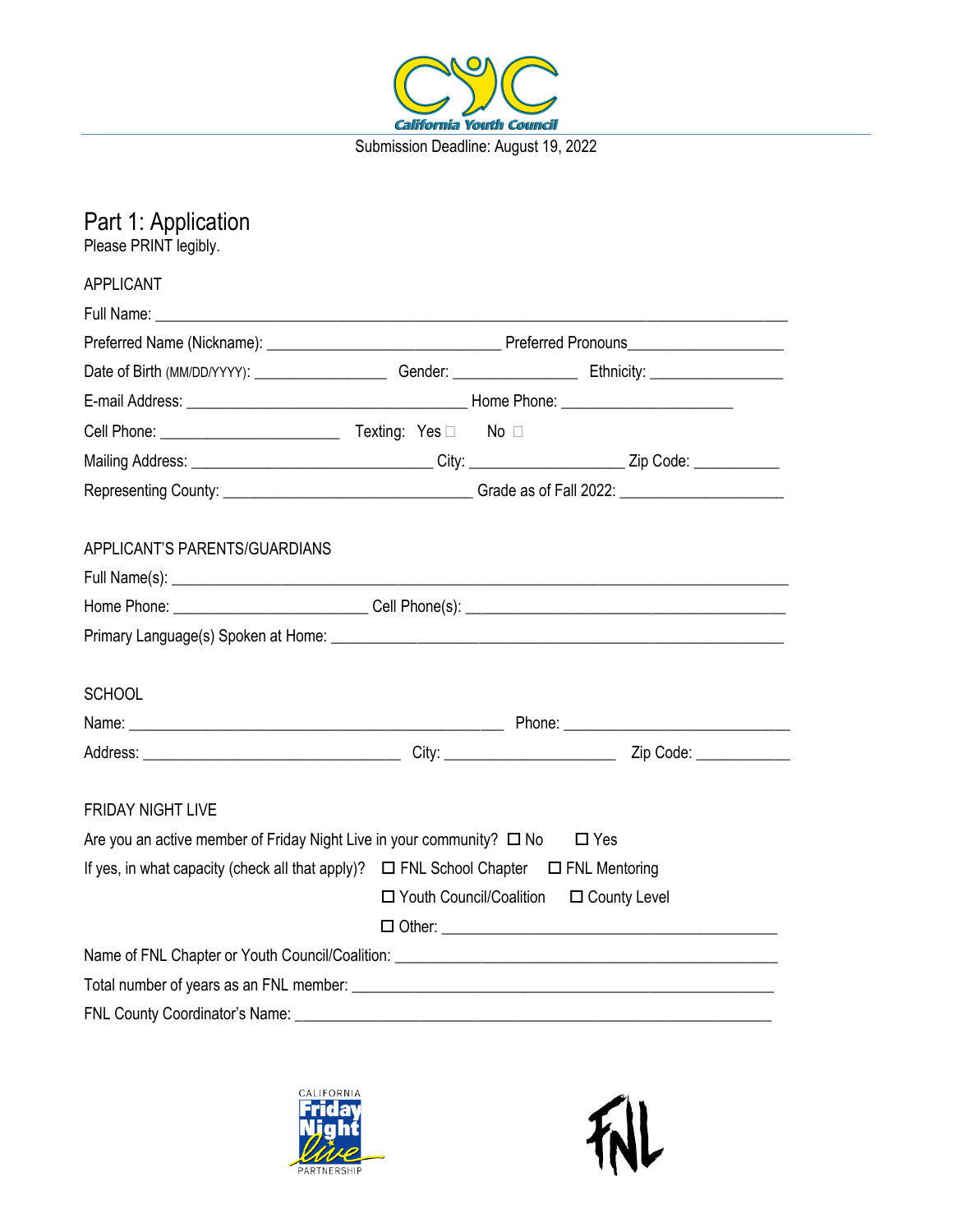

What other commitments have you made for the year?

Do you agree to make the CYC a top priority and participate in all meetings, to the best of your ability?

 $\Box$  YES!  $\Box$  No, I cannot make that commitment at this time.

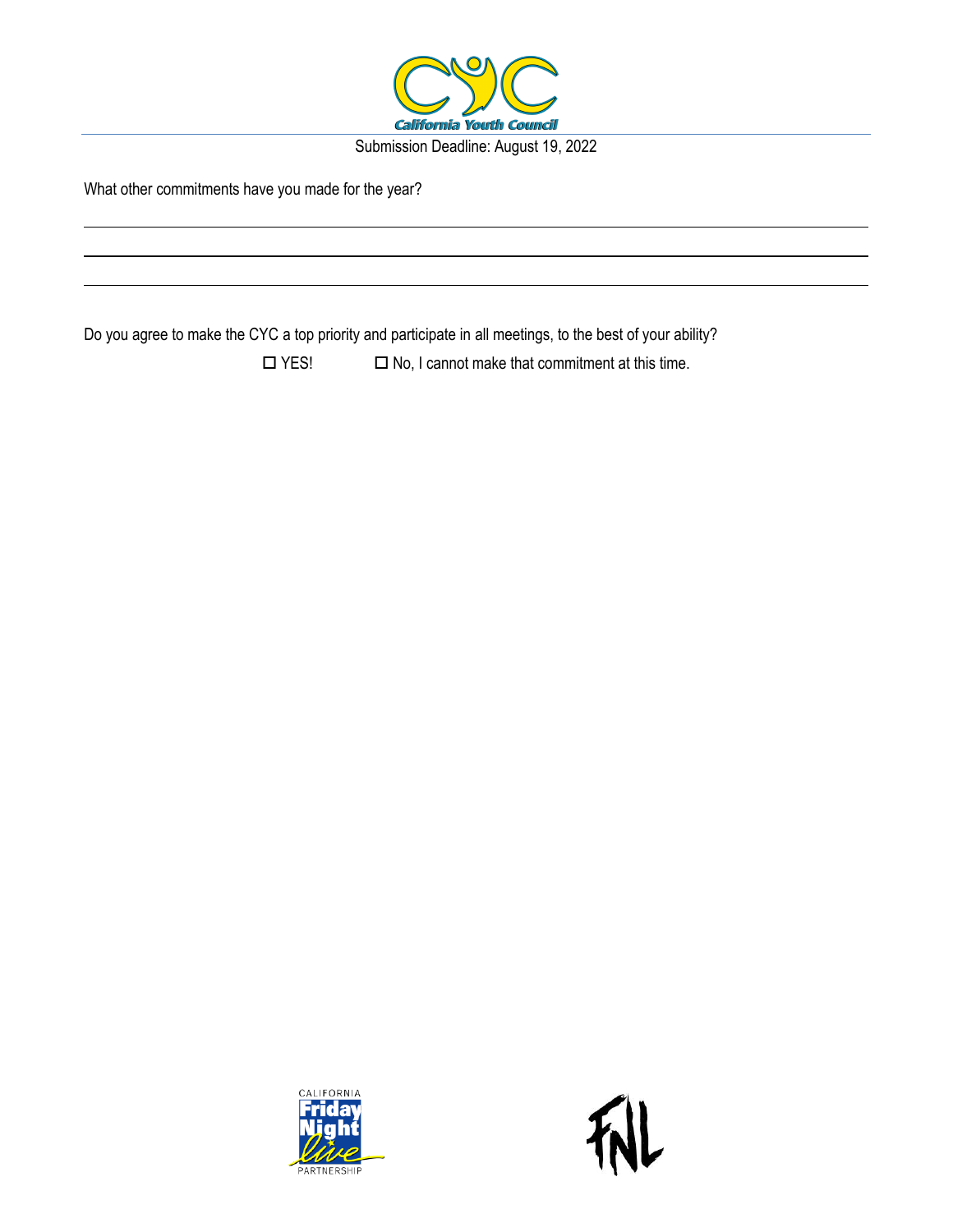

## Part 2: Nomination Form

To be completed by the FNL County Coordinator

| hereby nominate                                         |             |  |
|---------------------------------------------------------|-------------|--|
| (County Coordinator)                                    | (Applicant) |  |
| to be a member of the 0000,0000 Oalifemia Vauth Osumail |             |  |

to be a member of the 2022-2023 California Youth Council.

If this applicant is selected to be a member of the California Youth Council, adult allies will be encouraged to support their efforts to connect to statewide alcohol, tobacco, other drugs, violence prevention, and traffic safety efforts. It will also be the role of the adult ally to support their CYC member in connecting with local programs, e.g., attend local youth council meetings, connect with other young people in the community, remain connected with CYC peers and CFNLP staff, provide access to office supplies/equipment, assist in making transportation arrangements, as well as celebrate their successes. Supporting a CYC member is an amazing opportunity for an adult ally to impact a young person's life positively.

### I. County Coordinator Information

| As the FNL County Coordinator, do you intend to be the adult ally for the applicant throughout their entire |  |  |  |  |
|-------------------------------------------------------------------------------------------------------------|--|--|--|--|
| membership term? Yes $\Box$ No $\Box$                                                                       |  |  |  |  |
|                                                                                                             |  |  |  |  |

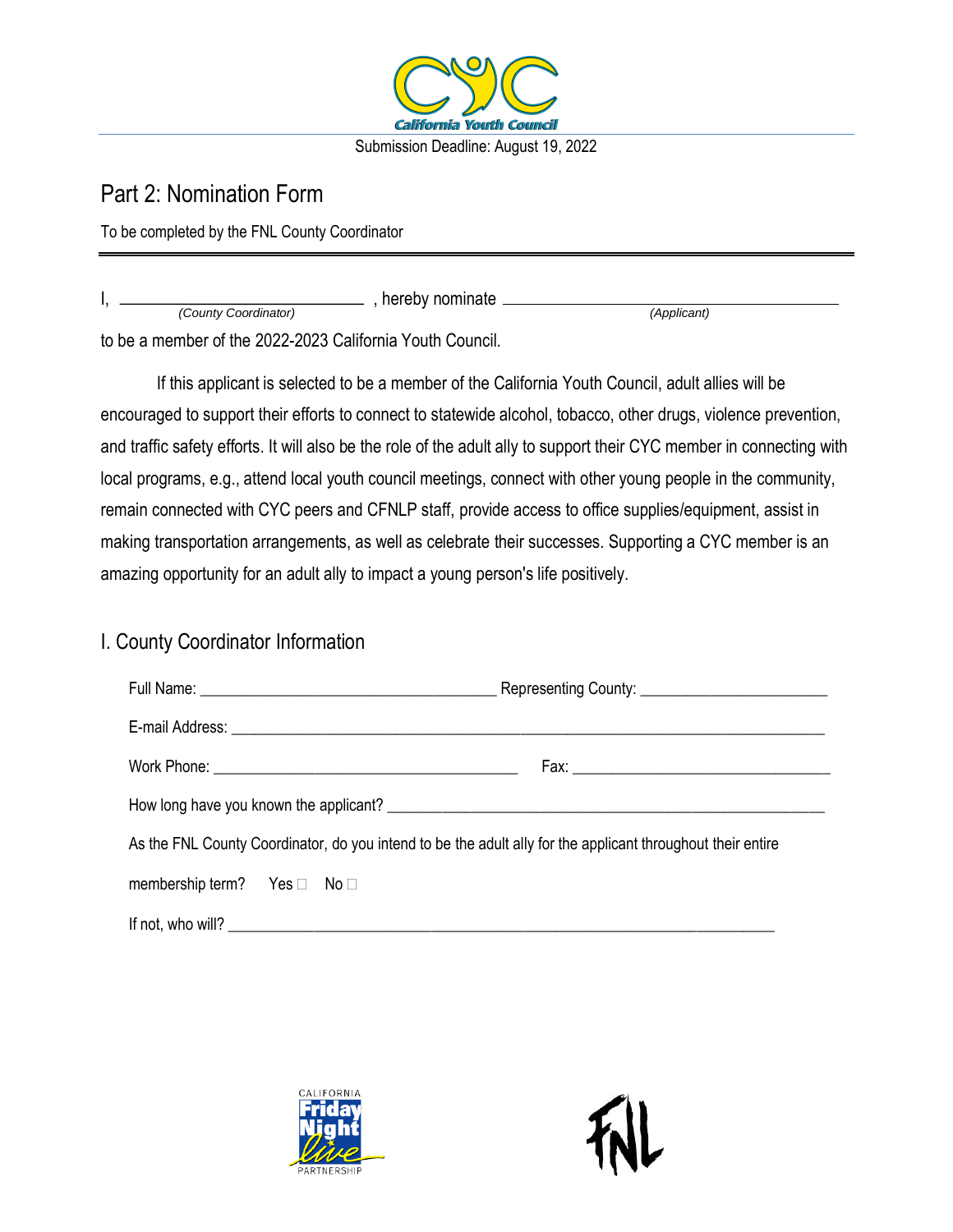

#### II. Questions

Use a separate sheet of paper, if needed.

1. Describe the opportunities you have had to observe this young person in a Friday Night Live leadership role and describe their leadership style, skills, and abilities.

2. Has the applicant been involved in a county-level or regional-level youth-driven program? If so, which program(s)? What role did they play (i.e., part of a county youth council, a representative on a county-wide coalition, etc.)?

3. Describe some of the projects this young person has been involved in that have focused on community change (specifically include any environmental prevention efforts).

4. Describe this young person's experience working with a team of diverse peers and adults.

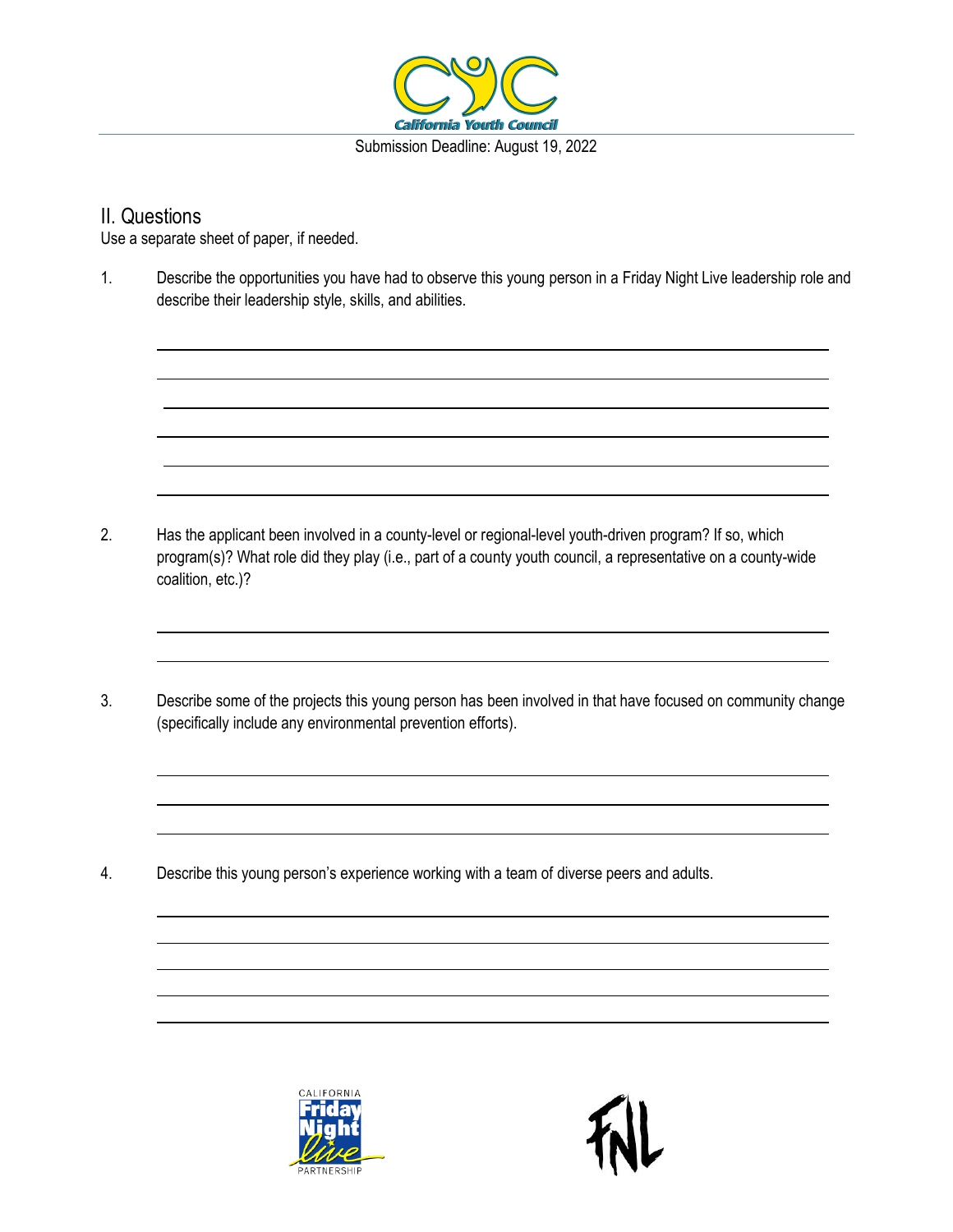

5. Why would you recommend this young person for a position on the California Youth Council?

6. Describe the support you (or designated FNL county staff) would provide this young person, a link between statewide and local prevention efforts if they are selected to be a member of the California Youth Council.

the control of the control of the control of the control of the control of the control of the control of the control of the control of the control of the control of the control of the control of the control of the control

7. Additional Comments:

County Coordinator's Signature: Date:

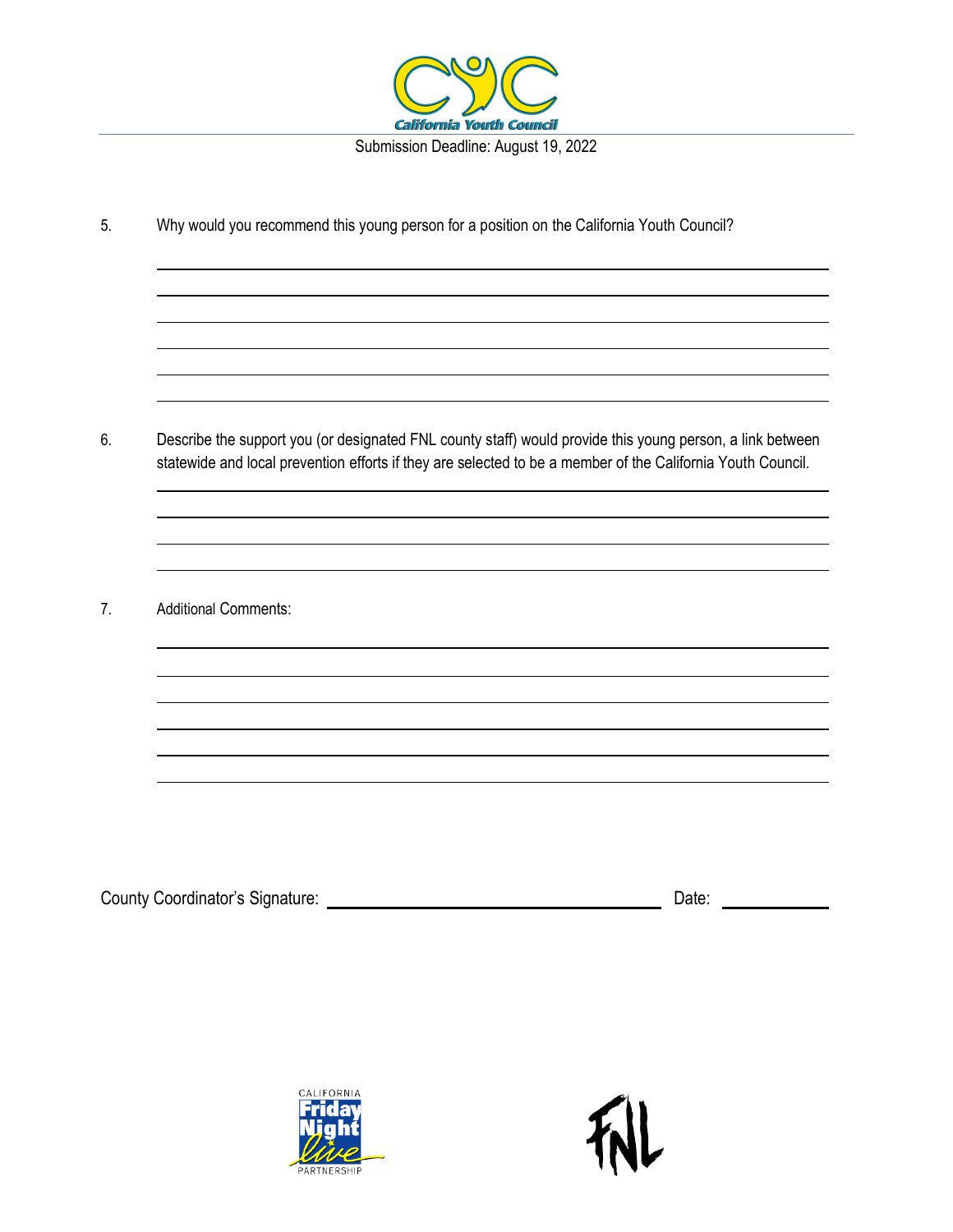

## Part 3: Cover Letter & Résumé

To be completed by the applicant

Please complete the following on separate sheets of paper.

#### I. Cover Letter:

- a. Write a one-page, typed letter addressed to the California Friday Night Live Partnership that answers and describes the following:
	- i. Why is it important to you to be a member of the California Youth Council?
	- ii. What community perspective or interest would you represent on the California Youth Council (for example, small-town perspective, interest in diversity, particular experiences, etc.)?
	- iii. Give an example of a project or effort to create positive change in your community that you participated in. Please describe the outcome of the project. (for example, social norms campaigns, Youth Summits, Red Ribbon Week Campaigns, etc.)
	- iv. Share about any training that you have led or co-facilitated with peers or adult partners. Please give descriptions of the training, describe your role in delivering the training, and share your experiences.

#### II. Résumé:

- a. On a separate sheet, provide a 1-2 page, typed résumé with details information on the following areas:
	- i. Summary of qualifications: list the talents and strengths you would bring to the CYC.
	- ii. Education: what high school do you/did you attend? When are you expected to graduate? This is a good place to list your GPA and any classes of note that you have taken.
	- iii. Friday Night Live Experience: what types of projects have you been involved in with your local FNL chapter/youth council? Include all school-based and community-based projects.
	- iv. Work-related Experience & Extracurriculars: volunteer efforts/activities/clubs/projects/sports you have been involved in; Leadership opportunities you have had in these activities.

\*Attach both your cover letter and résumé to your completed application\*

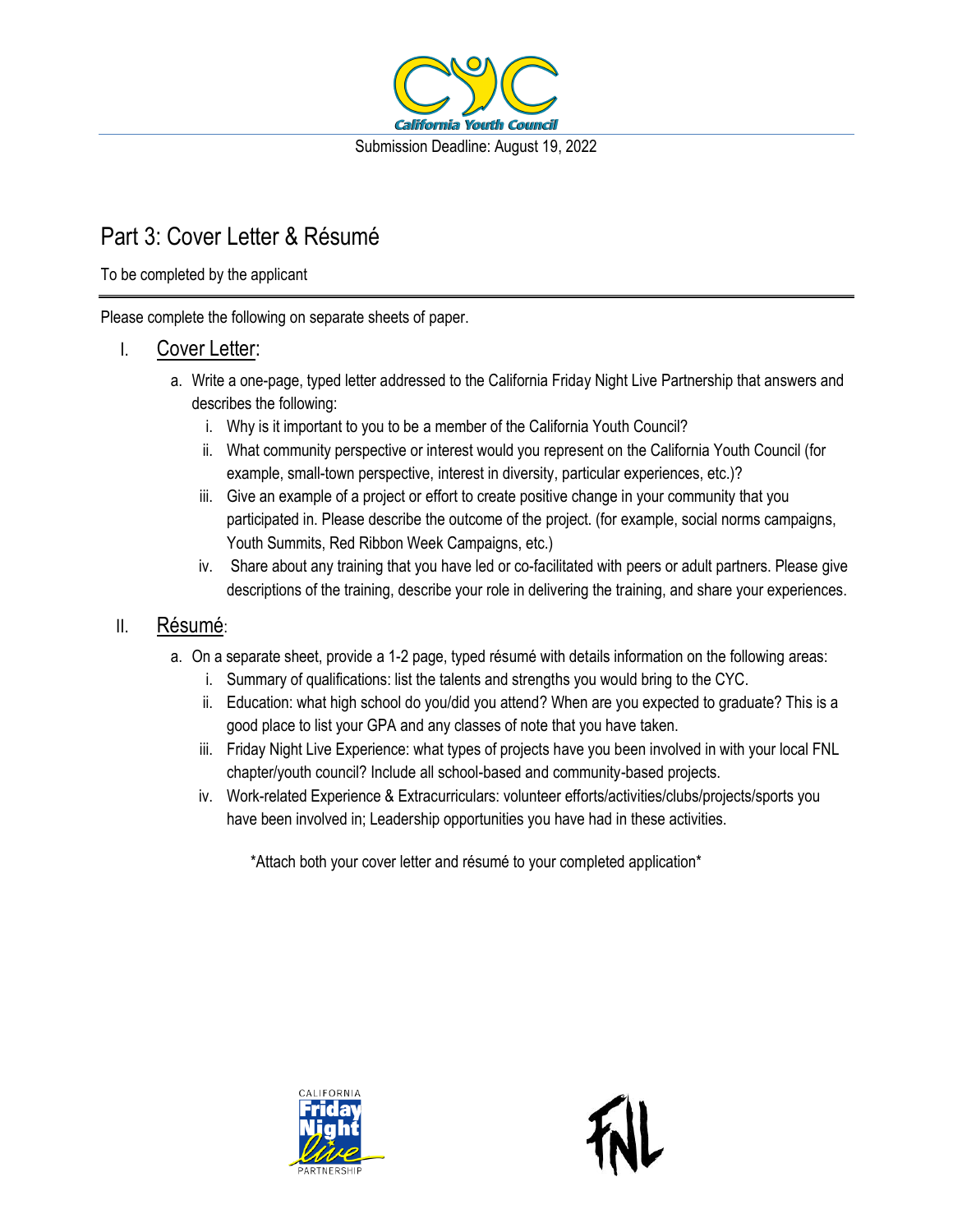

## Part 4: Letter of Understanding

To be completed by the applicant

I, understand that I am applying to become a California Youth Council (CYC) member for the 2022-2023 school year. If chosen to be a member of the California Youth Council, I (CYC Applicant)

understand that it will be my role and responsibility to:

- $\Box$  Actively participate in a local youth program, i.e., FNL clubs, city/county youth commission, youth council/coalition.
- $\Box$  Participate in bi-weekly calls/meetings and not miss more than four calls/meetings throughout the year.
- $\Box$  Represent California youth and my community at various statewide conferences and forums.
- $\Box$  Abide by the policies and standards established by the California Friday Night Live Partnership.
- $\Box$  Conduct presentations, when needed, at the statewide and local level to share the work of the California Youth Council and Friday Night Live.
- $\Box$  Be a leader and positive role model at all CYC functions and in my school and community.
- $\Box$  Maintain regular email communication.

As a CYC member, I will contact the California Friday Night Live Partnership (CFNLP) office and the CYC Project Coordinator. If I am selected, I understand that my travel and lodging expenses for CYC functions will be covered by the CFNLP. I may, however, be asked to contribute to offset my travel expenses. As a member of the CYC, I am committed to working hard while having fun!

Applicant's Signature: **Date:** Date: Date: Date: Date: Date: Date: Date: Date: Date: Date: Date: Date: Date: Date: Date: Date: Date: Date: Date: Date: Date: Date: Date: Date: Date: Date: Date: Date: Date: Date: Date: Date:



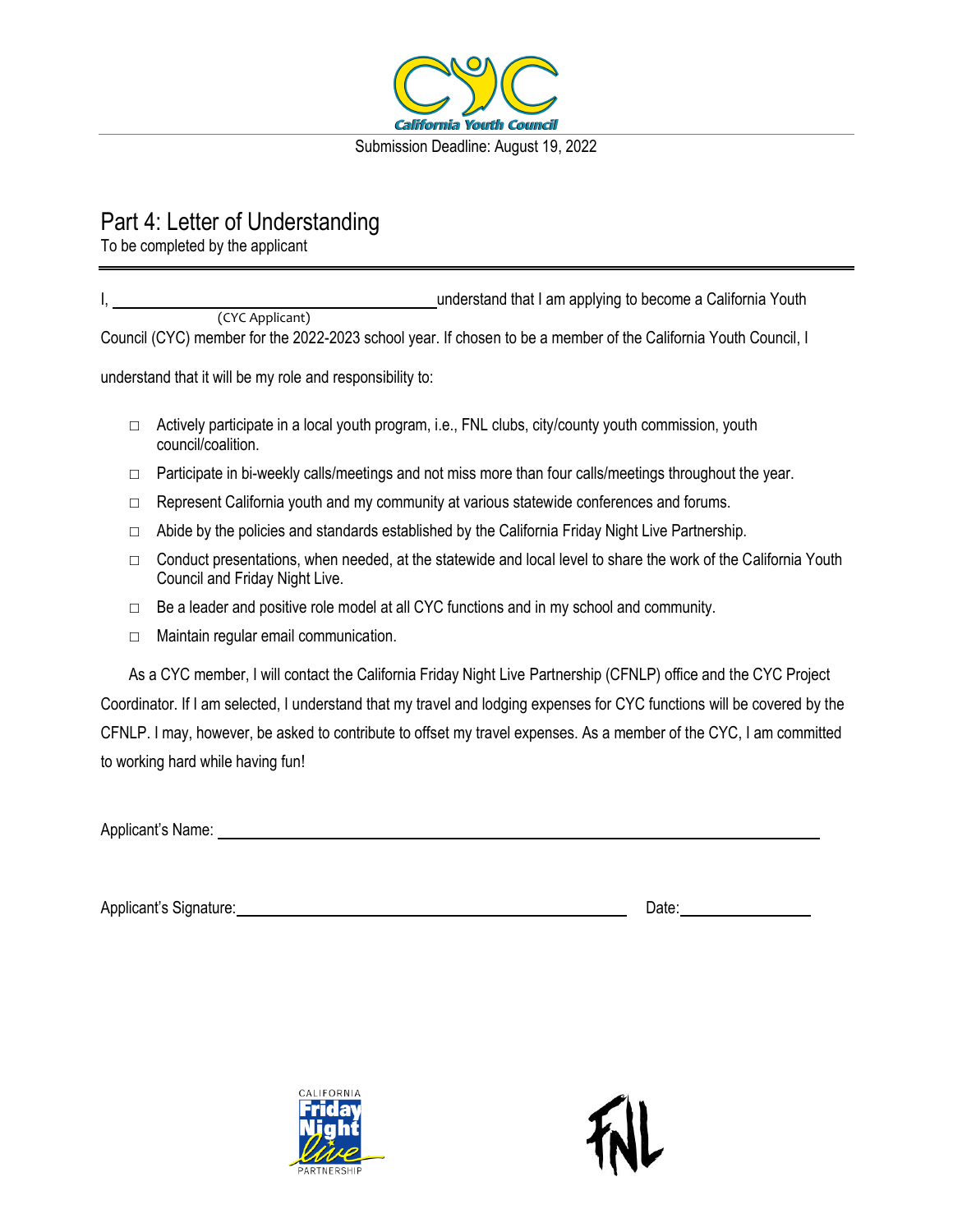

## Part 5: Parent Consent

To be completed by the applicant's parent/guardian.

| I understand that                                                                                                     | is applying to become a California Youth Council (CYC)                                                                |
|-----------------------------------------------------------------------------------------------------------------------|-----------------------------------------------------------------------------------------------------------------------|
| (CYC Applicant)                                                                                                       |                                                                                                                       |
|                                                                                                                       | Member. If they are selected, I will support them in their work as a CYC member. As a CYC member, they would be part  |
| of a team of California youth working together to represent their peers across the state. CYC members are expected to |                                                                                                                       |
| be leaders and act as positive role models at CYC functions and in their community and school.                        |                                                                                                                       |
| I understand that CYC members will attend bi-weekly meetings and about one to three in-person meetings a year.        |                                                                                                                       |
| I will support in making travel arrangements to CYC functions.                                                        |                                                                                                                       |
|                                                                                                                       | I will be responsible for signing vehicle use and medical/media release forms allowing my child to participate at CYC |
| functions.                                                                                                            |                                                                                                                       |

I realize it is part of an effort to create positive change in California, and is applying to take on a prestigious leadership role that will help make a difference. (CYC Applicant)

Parent/Guardian Name:

Signature: Date:



![](_page_10_Picture_9.jpeg)